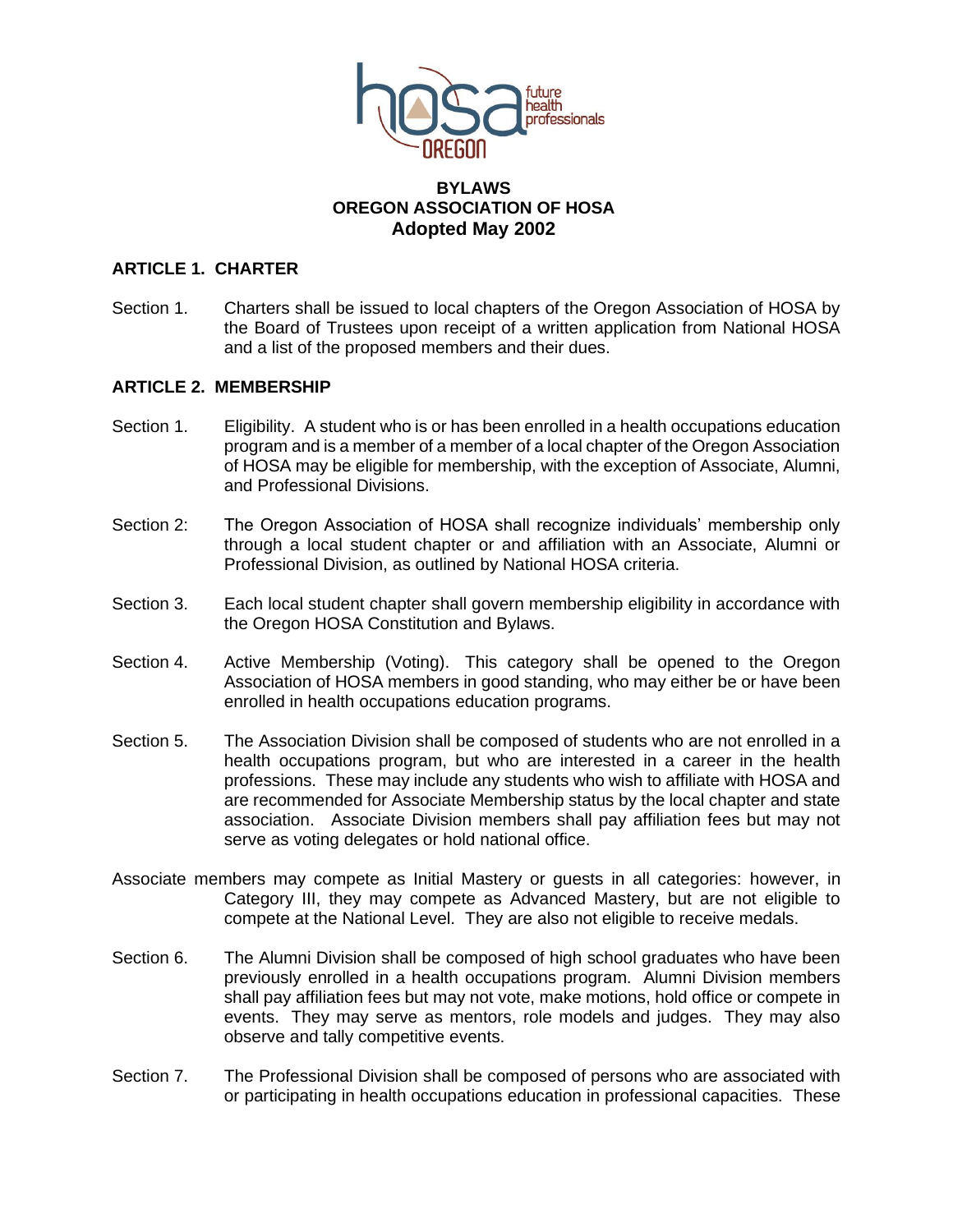

may include health professionals, alumni or other adult members of the community who wish to assist and support the HOSA program and its growth and development. Professional Division members shall pay affiliation fees, but they may not vote, make motions, hold office or compete in events. They may serve as role models, mentors, speakers, judges and sponsors.

## **ARTICLE 3. DUES**

- Section 1. State dues shall be determined prior to the fall enrollment period and shall be payable before November 1 each year. The fiscal year for the Oregon Association of HOSA shall be July 1 to June 30.
- Section 2. Full state dues shall be paid by all active members in the organization.
- Section 3. No member shall be considered active and in good standing unless he/she pays full state dues.
- Section 4. The membership year shall be from the beginning date of school for one full calendar year.
- Section 5. State chartering membership dues shall be set by the State Board of Trustees.
- Section 6. No memberships shall be accepted after October 31, except:

a. Those of students who have enrolled in health occupations education classes after October 31.

b. New chapters.

c. Students who enroll in health occupations education classes for the first time at mid-term. Their memberships will not be accepted after February 15.

## **ARTICLE 4. VOTING DELEGATES**

- Section 1. The membership of the Oregon Association of HOSA will exercise its voting privileges through voting delegates.
- Section 2. Each chapter shall be entitled to two voting delegates. One alternate delegate should be selected for each delegate.
- Section 3. Each voting delegate shall be entitled to one individual vote.

### **ARTICLE 5. STATE OFFICERS**

- Section 1. Only active affiliated members in good standing of the Oregon Association of HOSA shall be elected at each annual meeting to serve for a period of one year.
- Section 2. The Executive Council, with the Board of Trustees approval, shall fill vacancies as they occur.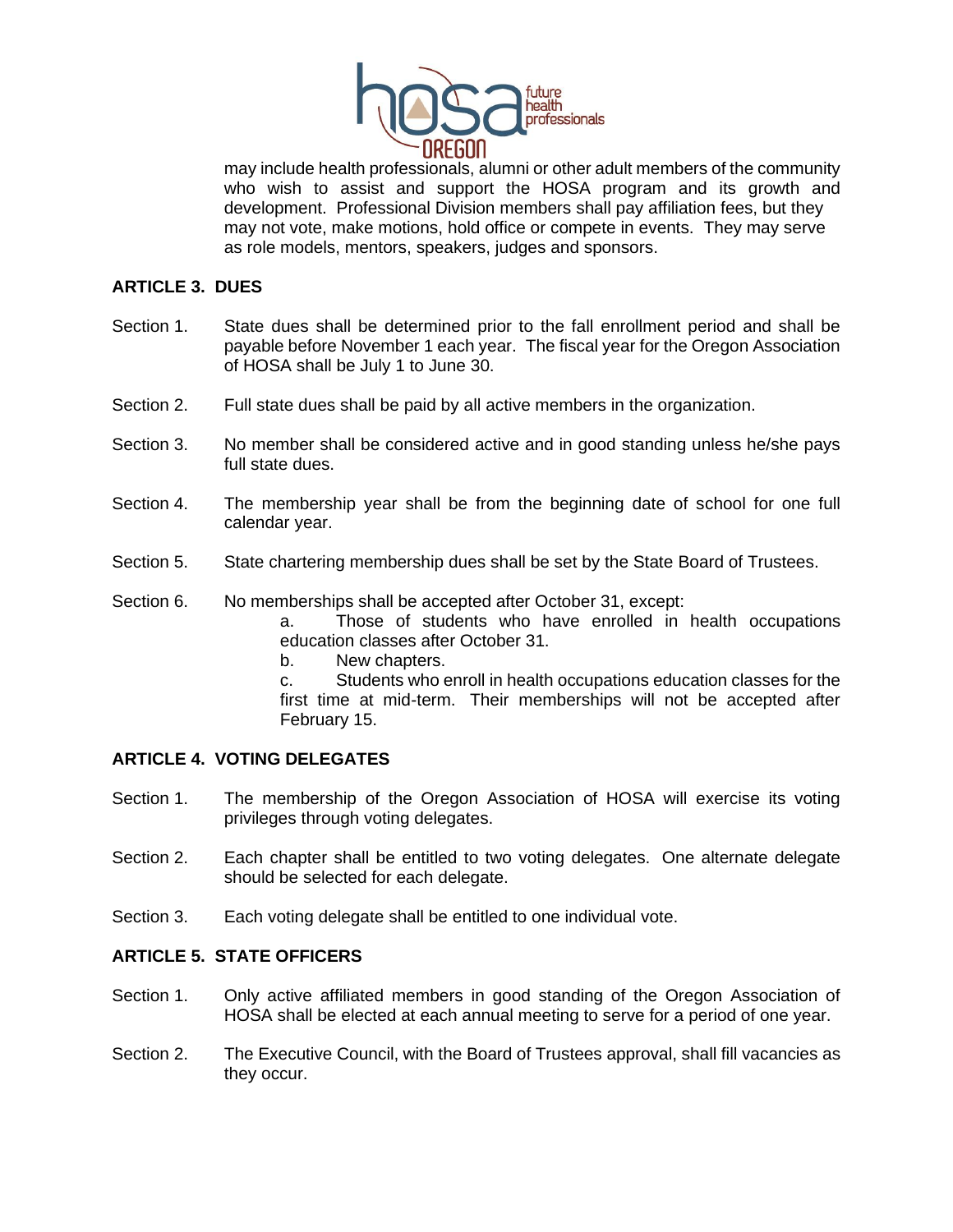

Section 3. To be eligible, a candidate must follow these guidelines for officer selection: a. Must be an eligible member of HOSA in good standing.

> b. Written application must be submitted to the State Advisor or designee four (4) weeks before the annual conference.

Page Break

c. Two (2) letters of reference shall be enclosed with the application. One (10 letter of reference must be from the candidates HOSA Advisor.

d. Any deviation from the approved guidelines automatically disqualifies any candidate unless approved by the Executive Council and Board of Trustees.

Section 4. There shall be  $NQ$  nominations for state officers from the floor during the annual meeting.

# **ARTICLE 6. COMMITTEES**

- Section 1. This organization shall have an Executive Council and Board of Trustees for the purpose of advising and helping to plan the business of the Association.
- Section 2. The audit committee shall consist of three teachers appointed by the State Advisor. These members shall secure the services of a certified public accountant who will audit the financial records immediately following the close of each fiscal year and shall submit the audit report to the Board of Trustees no later than September 1 of each year.
- Section 3. Such other committees, standing or special, shall be appointed by the Executive Council and/or the State Advisor.

## **ARTICLE 7. BOARD OF TRUSTEESS**

- Section 1. The Board of Trustees shall be comprised of the following individuals:
	- a. State Officers
		- 1. President and Secretary
		- 2. President Elect as a non-voting member.
	- b. State Advisor/designee
	- c. Oregon Association of HOSA Executive Director/designee
	- d. At least half of board members consisting of local chapter advisors

e. Remaining membership consisting of individuals from the community at large

f. The size of the Board shall be a minimum of 10 and a maximum of 16 individuals.

Section 2. Local advisors shall serve for a term of three years. Community members shall serve a one-year term, which shall be renewable upon the invitation of the Board,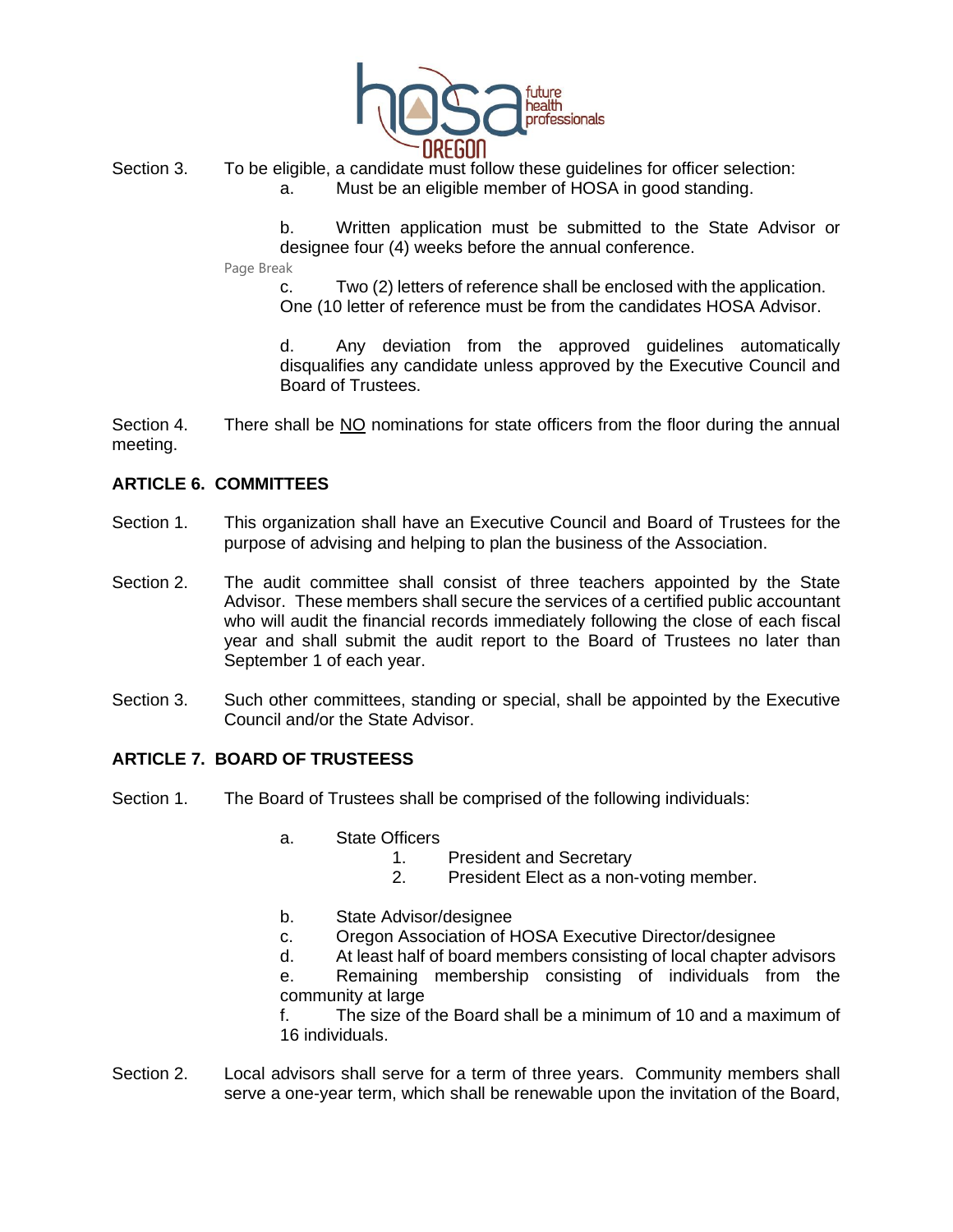

to a maximum of three (3) years. One-third of the local advisor membership shall rotate off the board each year)

- Replacement of a local advisor whose term has expired, who has resigned or who is a nonparticipating member, may be made by the recommendation of a new advisor, followed by Board evaluation and approval of the candidate.
- Section 3. The Board will elect a Chairperson, who will serve a one-year term. The Chairperson shall facilitate all Board meetings and work with Board members to compile a meeting agenda.

#### **ARTICLE 8. FINANCES**

- Section 1. All state funds shall be deposited in a bank designed by the State Advisor or designee.
- Section 2. All funds shall be disbursed by check, with the signature of the State Advisor or designee and a cosigner as determined by the Student Leadership Development Center.

#### **ARTICLE 9. AMENDMENT OF THE BYLAWS**

Section 1. These bylaws may be amended by a majority vote of the quorum of the authorized delegates at any annual state conference, provided that the proposed amendment has been submitted in writing to the Executive Council at least thirty (30) days prior to the annual conference.